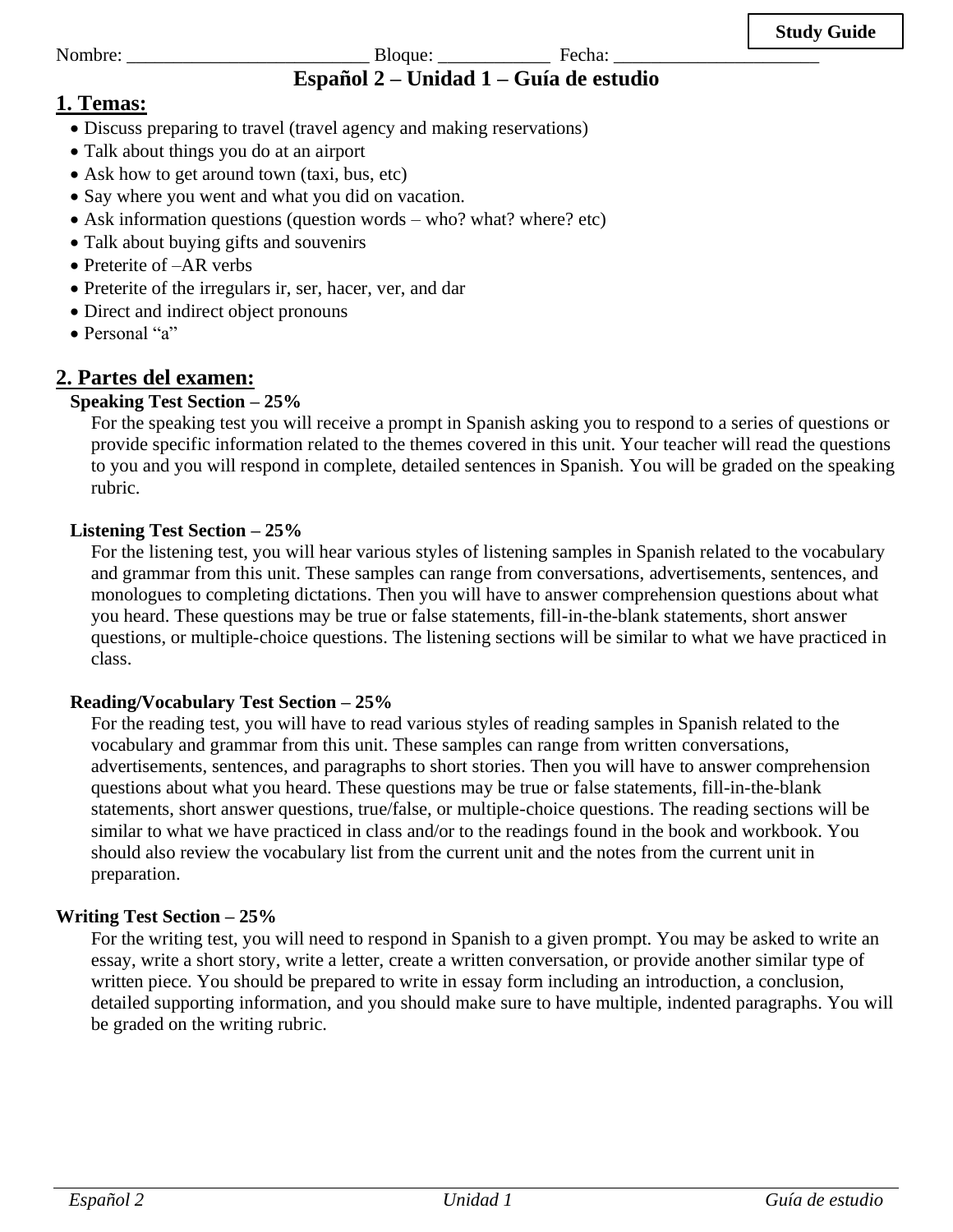# **3. Vocabulario:**

| La agencia de viajes       | Travel agency                  | El (la) turista                  | Tourist                    |
|----------------------------|--------------------------------|----------------------------------|----------------------------|
| El (la) agente de viajes   | Travel agent                   | Ver las atracciones              | To go sightseeing          |
| Confirmar el vuelo         | To confirm a flight            | Visitar un museo                 | To visit a museum          |
| Hacer la maleta            | To pack a suitcase             | El alojamiento                   | Lodging                    |
| Hacer un viaje             | To take a trip                 | El ascensor                      | Elevator                   |
| Ir de vacaciones           | To go on vacation              | La habitación                    | Hotel room; bedroom        |
| Llamar a                   | To call someone (by phone)     | La habitación doble              | Double room                |
| <b>Viajar</b>              | To travel                      | La habitación individual         | Single room                |
| El boleto                  | Ticket                         | Hacer/tener una reservación      | To make/have a reservation |
| El boleto de ida y vuelta  | Round trip ticket              | El hostal                        | Hostel; inn                |
| El equipaje                | Luggage                        | El hotel                         | Hotel                      |
| La identificación          | Identification                 | La llave                         | Key                        |
| El itinerario              | Itinerary (timetable, route)   | La recepción                     | Reception desk             |
| La maleta                  | Suitcase                       | Anteayer                         | The day before yesterday   |
| El pasaporte               | Passport                       | El año pasado                    | Last year                  |
| La tarjeta de embarque     | <b>Boarding</b> pass           | El mes pasado                    | Last month                 |
| El traje de baño           | <b>Bathing</b> suit            | La semana pasada                 | Last week                  |
| Por favor, ¿dónde queda?   | Can you please tell me where   | Le dejo  en                      | I'll give  to you for      |
|                            | is?                            |                                  |                            |
| La estación de tren        | Train station                  | Me gustaría                      | I would like               |
| La oficina de turismo      | Tourist office                 | $\sqrt{\frac{1}{6}}$ Podría ver? | Could I see/look at?       |
| La parada de autobús       | Bus stop                       | $;$ Qué!                         | How!                       |
| Tomar un taxi              | To take a taxi                 | ¡Qué bello(a)!                   | How beautiful!             |
| Abordar                    | To board                       | ¡Qué caro(a)!                    | How expensive!             |
| El aeropuerto              | Airport                        | El anillo                        | Ring                       |
| El (la) auxiliar del vuelo | Flight attendant               | El arete                         | Earring                    |
| Facturar el equipaje       | To check one's luggage (check  | Las artesanías                   | Handicrafts                |
|                            | in luggage to be put on plane) |                                  |                            |
| Hacer cola                 | To get in line                 | El collar                        | Necklace                   |
| La pantalla                | The monitor; the screen        | Las joyas                        | Jewelry                    |
| $El$ (la) pasajero(a)      | Passenger                      | El recuerdo                      | Souvenir                   |
| Pasar por seguridad        | To go through security         | La tarjeta postal                | Postcard                   |
| La puerta                  | Gate                           | Bello(a)                         | Beautiful; nice            |
| La salida                  | Departure                      | Caro(a)                          | Expensive                  |
| El vuelo                   | Flight                         | Demasiado(a)                     | Too; too much              |
| La llegada                 | Arrival                        | El dinero en efectivo            | Cash                       |
| Pasar por la aduana        | To go through customs          | El mercado al aire libre         | Open-air market            |
| El reclamo de equipaje     | Baggage claim                  | Regatear                         | To bargain; to haggle      |
| Acampar                    | To camp                        | La tarjeta de crédito            | Credit card                |
| Dar una caminata           | To hike                        | Inspeccionar el equipaje         | Inspect the luggage        |
| <b>Estar de vacaciones</b> | To be on vacation              | El (la) asistente de vuelo       | Flight attendant           |
| Hacer una excursión        | To go on a day trip            | El avión                         | Airplane                   |
| Mandar tarjetas postales   | To send postcards              | <b>Volar</b>                     | To fly                     |
| Montar a caballo           | To ride a horse                | Ayer                             | Yesterday                  |
| Pescar                     | To fish                        | La pulsera                       | <b>Bracelet</b>            |
| El tiempo libre            | Free time                      | <b>Reservar</b>                  | To reserve                 |
| <b>Tomar fotos</b>         | To take photos                 |                                  |                            |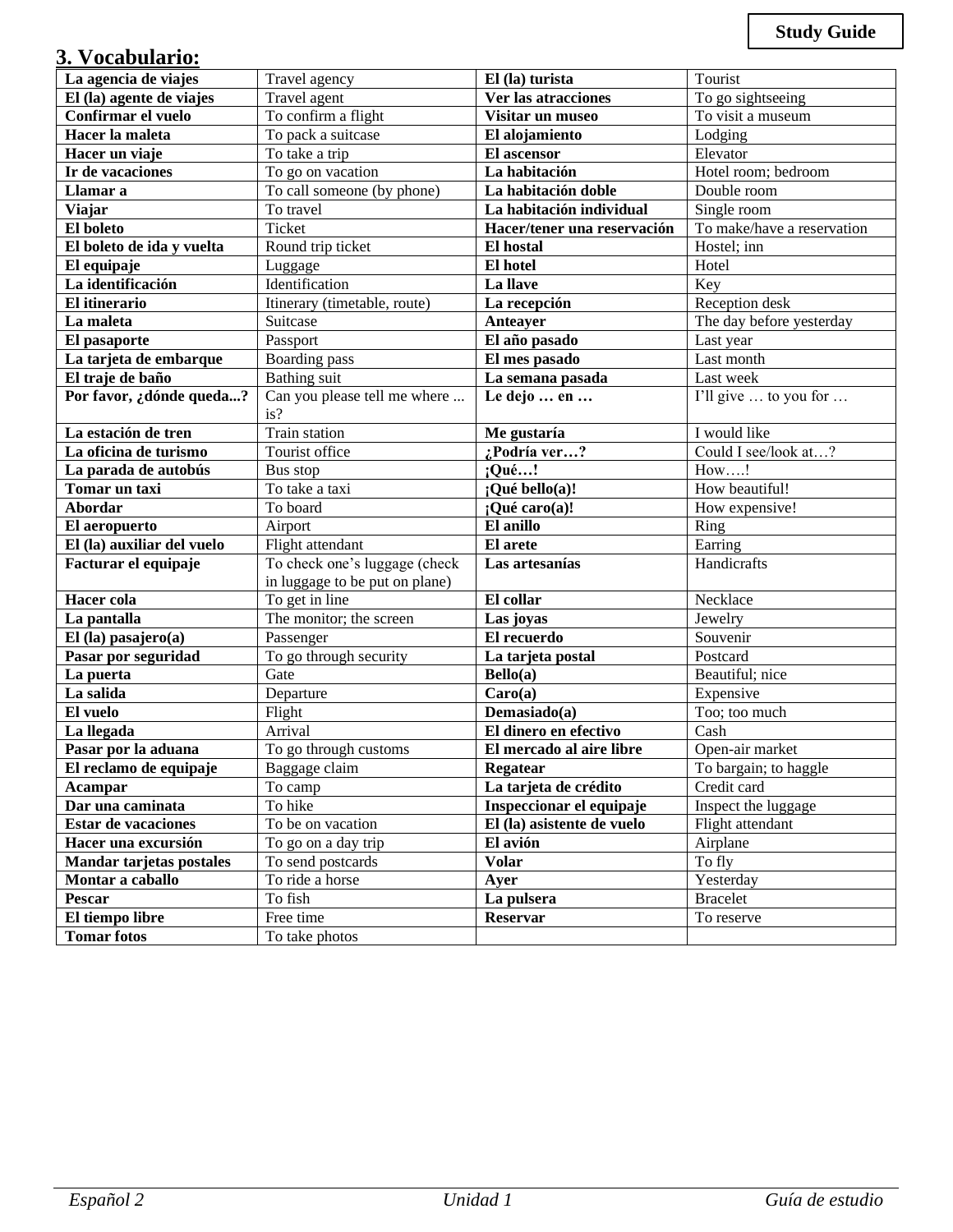# **4. Gramática:**

# Pretérito de verbos -AR:

| - É    | - AMOS   |
|--------|----------|
| - ASTE | - ASTEIS |
| - റ    | - ARON   |

 $\overline{1}$ 

# Los verbos –car/-gar/-zar:

**-CAR/-GAR/-ZAR Verbs:** Change in the yo form, rest of forms are normal. -CAR: -qué, -GAR: -gué, -ZAR: -cé

### **Buscar – To look for**

**Empezar – To begin**

 $\mathbf{r}$ 

| - Busqué        | - Buscamos   | - Empecé                                                           | - Empezamos   |
|-----------------|--------------|--------------------------------------------------------------------|---------------|
| - Buscaste      | - Buscasteis | - Empezaste                                                        | - Empezasteis |
| - Buscó         | - Buscaron   | - Empezó                                                           | - Empezaron   |
| Jugar – To play |              | Other -car/gar/zar verbs:                                          |               |
| - Jugué         | - Jugamos    | Comenzar, autorizar, cruzar, almorzar,                             |               |
| - Jugaste       | - Jugasteis  | tocar, sacar, practicar, empacar, llegar,<br>pagar, regar, colgar. |               |
| - Jugó          | - Jugaron    |                                                                    |               |

# Los verbos irregulares del pretérito:

| $Ir - to go/Ser - to be$ |        | $Ver - to see$  |  |       |                |  |
|--------------------------|--------|-----------------|--|-------|----------------|--|
|                          | Fui    | Fuimos          |  |       | Vimos          |  |
|                          | Fuiste | <b>Fuisteis</b> |  | Viste | <b>Visteis</b> |  |
|                          | Fue    | Fueron          |  | Vio   | Vieron         |  |

| <b>Hacer – to do/make</b> |                | $\text{Dar} - \text{to give}$ |  |              |                |
|---------------------------|----------------|-------------------------------|--|--------------|----------------|
|                           | Hice           | <b>Hicimos</b>                |  | Di           | <b>Dimos</b>   |
|                           | <b>Hiciste</b> | <b>Hicisteis</b>              |  | <b>Diste</b> | <b>Disteis</b> |
|                           | Hizo           | Hicieron                      |  | Dio          | Dieron         |

### Direct and Indirect Object Pronouns:

**Direct Objects:** Receive the action of the verb. Ask: What do I give/send/serve? **Indirect Objects:** Receive the direct object. Ask: To whom?

| <b>Direct Object Pronouns:</b> |               | <b>Indirect Object Pronouns:</b> |        |  |
|--------------------------------|---------------|----------------------------------|--------|--|
| <b>Singular</b>                | <b>Plural</b> | <b>Singular</b>                  | Plural |  |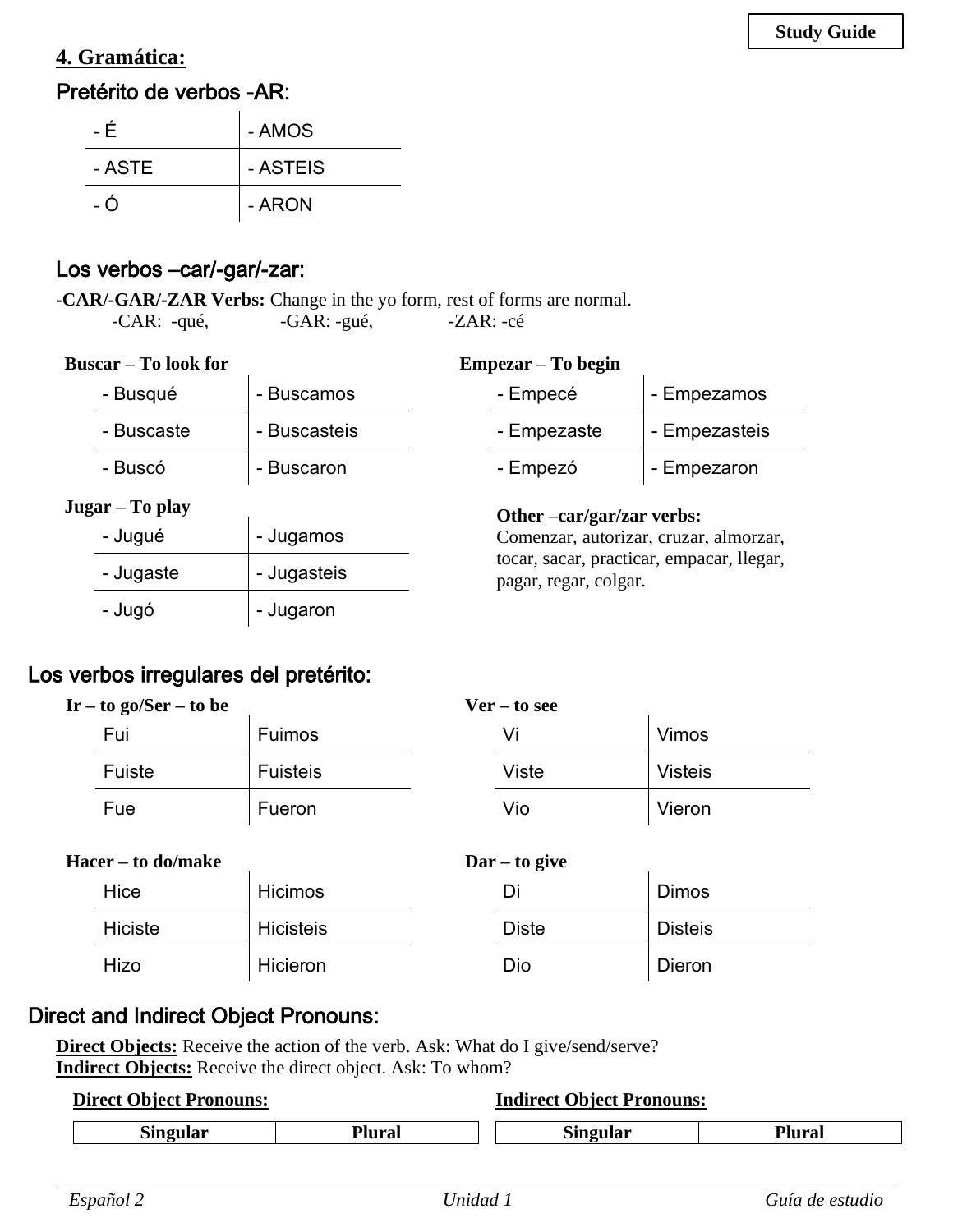## Personal "a":

If the direct object of a sentence is a person, add "a" before the object. If it's not a person, you do not need the  $a$ ".

## **5. Cultura:**

Please review your notes sheet on the cultural topics. While culture is not on the exam itself, it will be on a separate take-home quiz.

### **Información general:**

- San José is the capital of Costa Rica
- Costa Rica has the Pacific Ocean to the west (*oeste*), the Caribbean Sea to the east (*este*), Nicaragua to the north (*norte*) and Panamá to the south (*sur*).
- Costa Rica is near the equator and thus warmer.
- Costa Rica has a lot of volcanoes.
- Cost Rica's flag is blue, white and red.
- Casado, gallo pinto and sopa negra are typical Costa Rican dishes.

### **Los Ticos:**

 Tico is another word for *costarricense/*Costa Rican and it comes from the tendency of adding "-tico" to the end of words. The name of the Costa Rican soccer team is *Los Ticos.*

### **Jeannette Carballo:**

- In the painting (*Familia en el Volcán Arenal*) by the Costa Rican artist Jeannette Carballo, you can see a typical Costa Rican family from the countryside (*el campo)* standing in front of the Arenal Volcano.
- $\div$  In the painting, the father is holding a radio to listen to the news. The mother is holding one of her daughters. The other daughter has a book and the boy has his books for school.

### **Pura Vida y Adrián Gómez:**

- "Pura vida" is a popular phrase used in Costa Rica to greet people (*saludar a la gente*) and respond to the question ¿Cómo estás?. It reflects the Costa Rican of optimism, tranquility and happiness in life.
- Adrián Gómez, a famous Costa Rican artist, frequently uses the themes of children and swings.

### **Las carretas de Costa Rica:**

 The most well-known *artesanía* or handicrafts from Costa Rica are brightly painted wooden carts called *carretas*. The *carretas* used to transport coffee, but now are mostly decorative.

### **La Naturaleza de Costa Rica:**

- In Costa Rica there are a lot of gardens and reserves where nature is *protegida* or protected
- In *Jardín de la Cataratas La Paz* you can see *mariposas* or butterflies at an observatory, *colibríes* or humming birds, *orquídeas* or orchids, and five different *cataratas* or waterfalls.
- A famous butterfly species from Costa Rica is the Blue Morpho Butterfly.

### **Las Aguas Termales:**

 Aguas termales are hot springs, caused by a nearby volcano. In the resort (*resorte*) *Tabacón en Arenal* you can see the active Arenal volcano.

### **Costa Rica vs Chile:**